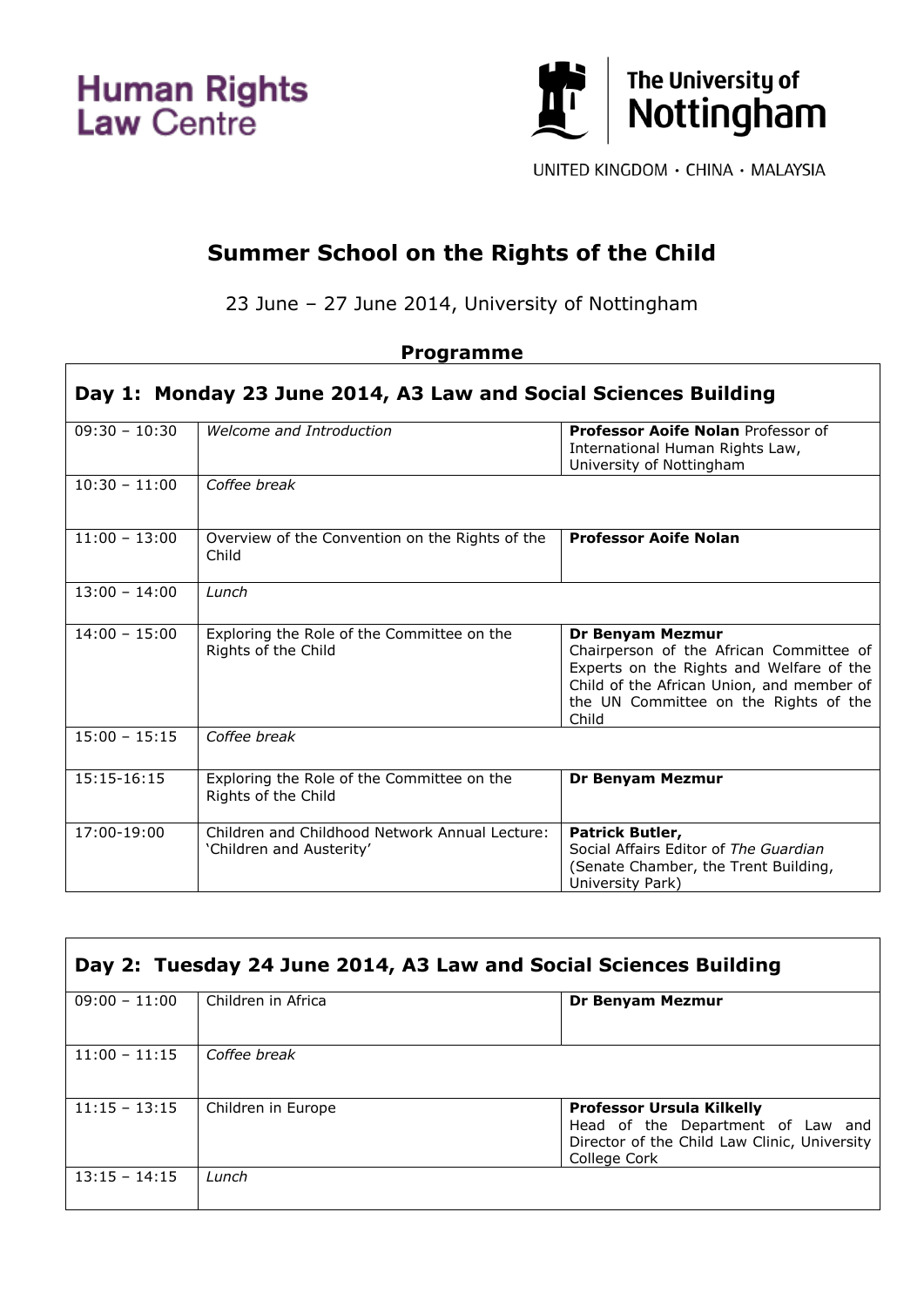| $14:15 - 15:15$ | Children's Economic and Social Rights | <b>Professor Aoife Nolan</b> |
|-----------------|---------------------------------------|------------------------------|
| $15:15 - 15:30$ | Coffee break                          |                              |
| 15:30-16:30     | Children's Economic and Social Rights | <b>Professor Aoife Nolan</b> |

| Day 3: Wednesday 25 June 2014, A3 Law and Social Sciences Building |                                                     |                                                                                                                                                   |
|--------------------------------------------------------------------|-----------------------------------------------------|---------------------------------------------------------------------------------------------------------------------------------------------------|
| $09:00 - 11:00$                                                    | Children in Conflict                                | <b>Professor Matthew Happold</b><br>Professor in International Public Law,<br>University of Luxembourg                                            |
| $11:00 - 11:15$                                                    | Coffee break                                        |                                                                                                                                                   |
| $11:15 - 13:15$                                                    | Refugee Children                                    | Dr Liam Thornton,<br>University College Dublin                                                                                                    |
| $13:15 - 14:15$                                                    | $l$ unch                                            |                                                                                                                                                   |
| $14:15 - 15:15$                                                    | Sexual Exploitation and Sexual Abuse of<br>Children | Dr Najat Maalla M'jid<br>Former UN Special Rapporteur on the Sale<br>of Children, Child Prostitution and Child<br>Pornography                     |
| $15:15 - 15:30$                                                    | Coffee break                                        |                                                                                                                                                   |
| 15:30-16:30                                                        | Sexual Exploitation and Sexual Abuse of<br>Children | Dr Najat Maalla M'jid                                                                                                                             |
| $16:30-17:30$                                                      | <b>Introductory Group Work Session</b>              |                                                                                                                                                   |
| 17:45-19:15                                                        | The Future of Children's Rights                     | Professor Michael Freeman, Emeritus<br>Professor of Law, University College<br>London and Editor of International Journal<br>of Children's Rights |